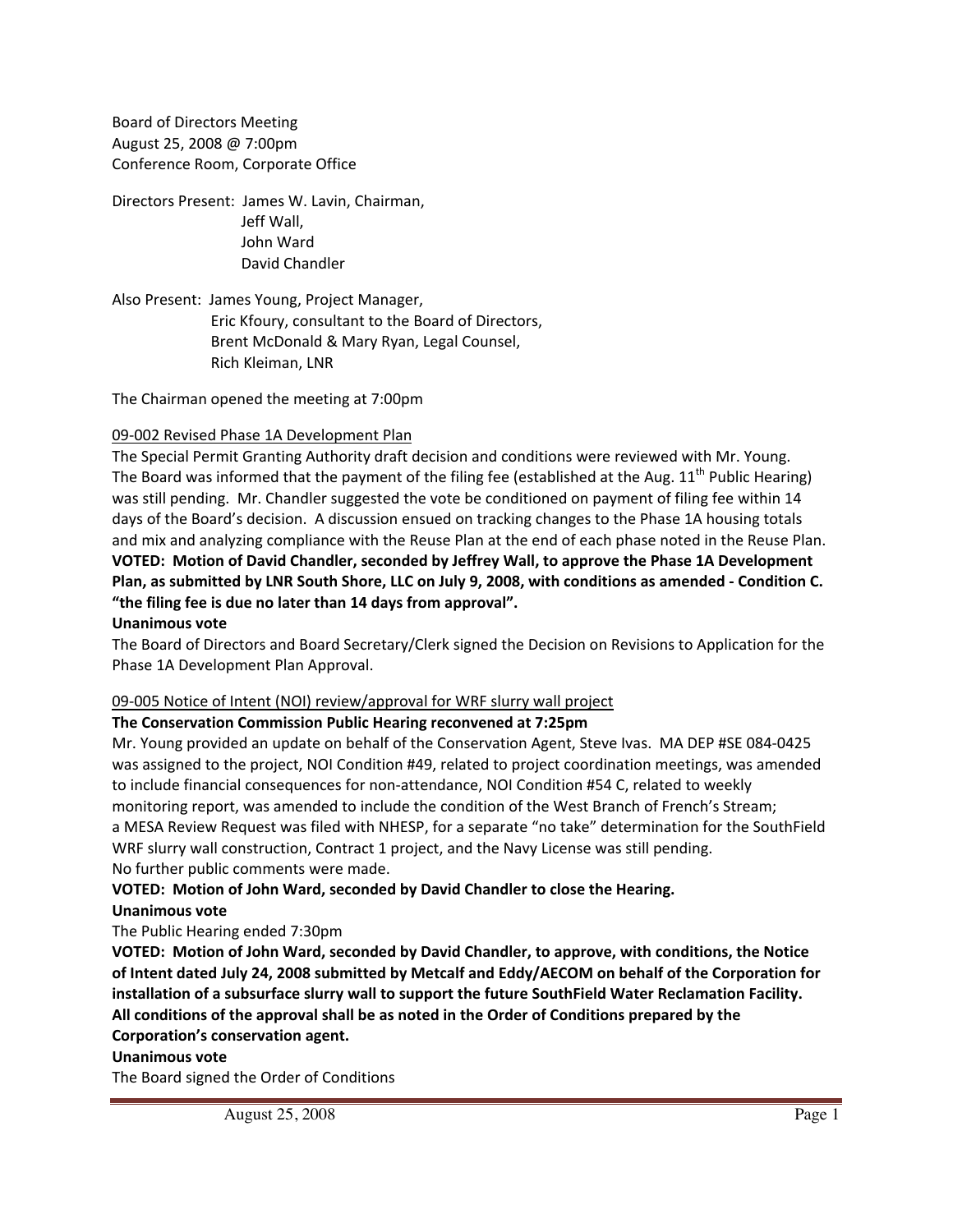#### 09‐004 WRF Slurry Wall – Site Plan

The proposed Decision on Application for Site Plan Approval was reviewed with Mr. Young. Construction work would not commence until all applicable permits and licenses were issued. **VOTED: Motion of David Chandler, seconded by John Ward to approve, with conditions, the Site Plan application dated July 24, 2008 submitted by Stan Elkerton, on behalf of the Corporation for installation of a subsurface slurry wall to support the future SouthField Water Reclamation Facility. Unanimous Vote.** The Board of Directors and the Board Secretary/Clerk signed the Decision.

#### Executive Director Update

Mr. Kfoury noted the Corporation was still accepting applications for CEO and an advertisement would run on the Mass Municipal Website until the deadline, Sept. 19, 2008. The CFO search would be held up until the CEO was hired.

Mr. Kfoury informed the Board of a contractor change order related to the E/W Parkway project for a property development analysis, to be done in conjunction with an appraisal of property on the east side of the Base, for Right of Way costs. Mr. Kleiman noted LNR had prefunded money to pay (\$20,300) for the access assessment. Discussion ensued on TT Rizzo's original contract for E/W Parkway Preliminary Design Services and East Side Connectivity Improvements.

**VOTED: Motion of David Chandler, seconded by Jeffrey Wall, to approve the amendment request by TT Rizzo for Preliminary Design Services for E/W Parkway and East Side connectivity Improvements. Unanimous vote**

#### 09‐007 Selection Committee for WRF slurry wall contractor

**VOTED: Motion of John Ward, seconded by David Chandler to establish a selection committee, to evaluate bid packages and recommend a contractor for the construction of a subsurface slurry wall under Contract 1 for the proposed SouthField Water Reclamation Facility. The subcommittee shall be made up of Stan Elkerton, Rich Kleiman and James Young. Unanimous vote**

# 09‐009 Procurement method for WRF slurry wall contractor

Discussion ensued on this specialized project with unique standards, and the need to select a qualified contractor. Legal Counsel recommended implementing a hybrid process to get quality construction at a reasonable cost by ranking proposals based on both qualifications and costs rather than on a strictly low bid basis. The old and new Enabling Legislation allows for the exemption from the standard public bid process for public convenience and necessity. The Board was in agreement that consideration of exempting the public bid process would be taken up on a case-by-case basis depending on the sensitivity of the scope of work.

Mr. Chandler was informed that there were not many highly qualified companies nationwide in this field, and that the slurry wall contract would be the Corporations first exemption to the standard public bid process allowed under the Legislation.

**VOTED: Motion of John Ward, seconded by Jeffrey Wall, that the Corporation, based upon the public convenience and necessity therefor, and to the maximum extent allowable by law, hereby exempts the issuance of a Request for Proposal for the Contract 1‐Slurry Wall from the requirements of any public bidding and procurement requirements applicable to bodies politic and corporate of the Commonwealth of Massachusetts imposed by general or special law, including without limitation, the requirements of Chapter 7, 30 and 149 of the General Laws, but excluding sections 28 and 29 of said chapter 149, and the regulations promulgated thereunder. The corporation makes the above finding pursuant to the authority granted in Section 6 (ii) of Section 37 of the Chapter 303 of the Acts and**